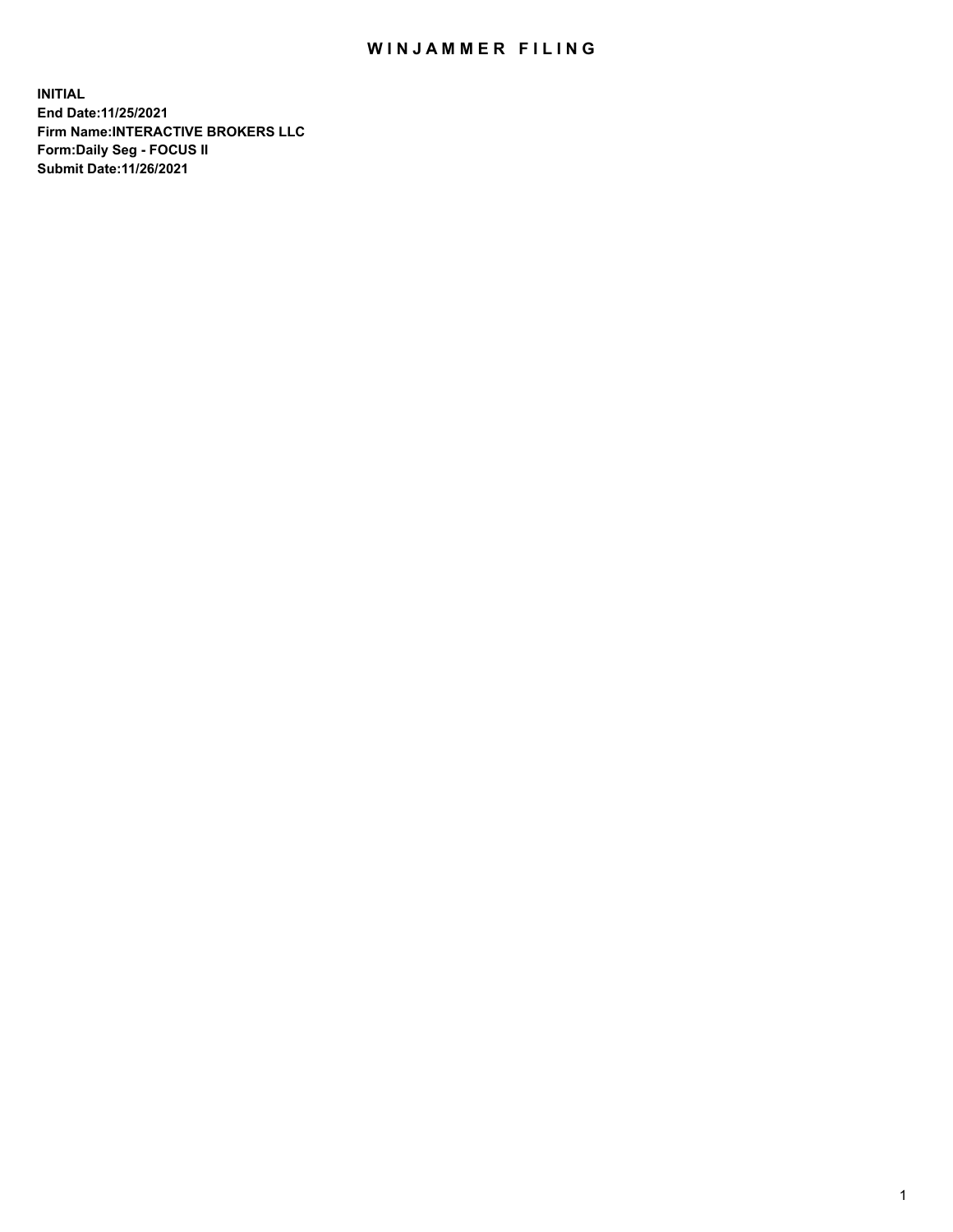**INITIAL End Date:11/25/2021 Firm Name:INTERACTIVE BROKERS LLC Form:Daily Seg - FOCUS II Submit Date:11/26/2021 Daily Segregation - Cover Page**

| Name of Company                                                                                                                                                                                                                                                                                                                | <b>INTERACTIVE BROKERS LLC</b>                                                                           |
|--------------------------------------------------------------------------------------------------------------------------------------------------------------------------------------------------------------------------------------------------------------------------------------------------------------------------------|----------------------------------------------------------------------------------------------------------|
| <b>Contact Name</b>                                                                                                                                                                                                                                                                                                            | James Menicucci                                                                                          |
| <b>Contact Phone Number</b>                                                                                                                                                                                                                                                                                                    | 203-618-8085                                                                                             |
| <b>Contact Email Address</b>                                                                                                                                                                                                                                                                                                   | jmenicucci@interactivebrokers.c<br>om                                                                    |
| FCM's Customer Segregated Funds Residual Interest Target (choose one):<br>a. Minimum dollar amount: ; or<br>b. Minimum percentage of customer segregated funds required:% ; or<br>c. Dollar amount range between: and; or<br>d. Percentage range of customer segregated funds required between:% and%.                         | $\overline{\mathbf{0}}$<br>$\overline{\mathbf{0}}$<br>155,000,000 245,000,000<br>0 <sub>0</sub>          |
| FCM's Customer Secured Amount Funds Residual Interest Target (choose one):<br>a. Minimum dollar amount: ; or<br>b. Minimum percentage of customer secured funds required:%; or<br>c. Dollar amount range between: and; or<br>d. Percentage range of customer secured funds required between:% and%.                            | $\overline{\mathbf{0}}$<br>$\overline{\mathbf{0}}$<br>80,000,000 120,000,000<br>00                       |
| FCM's Cleared Swaps Customer Collateral Residual Interest Target (choose one):<br>a. Minimum dollar amount: ; or<br>b. Minimum percentage of cleared swaps customer collateral required:% ; or<br>c. Dollar amount range between: and; or<br>d. Percentage range of cleared swaps customer collateral required between:% and%. | $\overline{\mathbf{0}}$<br>$\underline{\mathbf{0}}$<br>$\underline{0}$ $\underline{0}$<br>0 <sub>0</sub> |

Attach supporting documents CH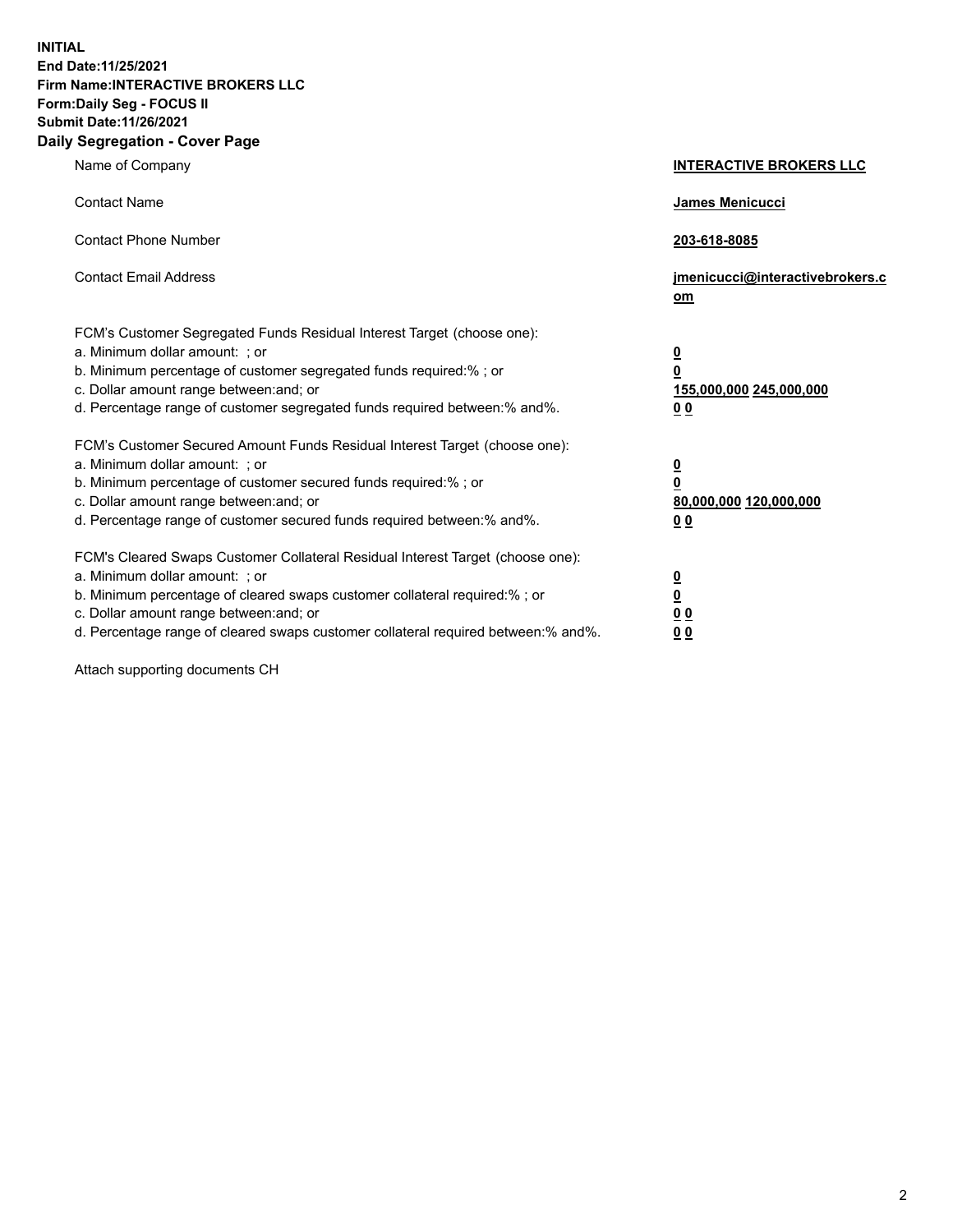## **INITIAL End Date:11/25/2021 Firm Name:INTERACTIVE BROKERS LLC Form:Daily Seg - FOCUS II Submit Date:11/26/2021 Daily Segregation - Secured Amounts**

|     | Daily Segregation - Secured Amounts                                                         |                                   |
|-----|---------------------------------------------------------------------------------------------|-----------------------------------|
|     | Foreign Futures and Foreign Options Secured Amounts                                         |                                   |
|     | Amount required to be set aside pursuant to law, rule or regulation of a foreign            | $0$ [7305]                        |
|     | government or a rule of a self-regulatory organization authorized thereunder                |                                   |
| 1.  | Net ledger balance - Foreign Futures and Foreign Option Trading - All Customers             |                                   |
|     | A. Cash                                                                                     | 485,492,984 [7315]                |
|     | B. Securities (at market)                                                                   | $0$ [7317]                        |
| 2.  | Net unrealized profit (loss) in open futures contracts traded on a foreign board of trade   | 3,721,761 [7325]                  |
| 3.  | Exchange traded options                                                                     |                                   |
|     | a. Market value of open option contracts purchased on a foreign board of trade              | 125,236 [7335]                    |
|     | b. Market value of open contracts granted (sold) on a foreign board of trade                | -12,938 [7337]                    |
| 4.  | Net equity (deficit) (add lines 1. 2. and 3.)                                               | 489,327,043 [7345]                |
| 5.  | Account liquidating to a deficit and account with a debit balances - gross amount           | 3,645 [7351]                      |
|     | Less: amount offset by customer owned securities                                            | 0 [7352] 3,645 [7354]             |
| 6.  | Amount required to be set aside as the secured amount - Net Liquidating Equity              | 489,330,688 [7355]                |
|     | Method (add lines 4 and 5)                                                                  |                                   |
| 7.  | Greater of amount required to be set aside pursuant to foreign jurisdiction (above) or line | 489,330,688 [7360]                |
|     | 6.                                                                                          |                                   |
|     | FUNDS DEPOSITED IN SEPARATE REGULATION 30.7 ACCOUNTS                                        |                                   |
| 1.  | Cash in banks                                                                               |                                   |
|     | A. Banks located in the United States                                                       | 18,315,539 [7500]                 |
|     | B. Other banks qualified under Regulation 30.7                                              | 0 [7520] 18,315,539 [7530]        |
| 2.  | Securities                                                                                  |                                   |
|     | A. In safekeeping with banks located in the United States                                   | 320,984,160 [7540]                |
|     | B. In safekeeping with other banks qualified under Regulation 30.7                          | 0 [7560] 320,984,160 [7570]       |
| 3.  | Equities with registered futures commission merchants                                       |                                   |
|     | A. Cash                                                                                     | $0$ [7580]                        |
|     | <b>B.</b> Securities                                                                        | $0$ [7590]                        |
|     | C. Unrealized gain (loss) on open futures contracts                                         | $0$ [7600]                        |
|     | D. Value of long option contracts                                                           | $0$ [7610]                        |
|     | E. Value of short option contracts                                                          | 0 [7615] 0 [7620]                 |
| 4.  | Amounts held by clearing organizations of foreign boards of trade                           |                                   |
|     | A. Cash                                                                                     | $0$ [7640]                        |
|     | <b>B.</b> Securities                                                                        | $0$ [7650]                        |
|     | C. Amount due to (from) clearing organization - daily variation                             | $0$ [7660]                        |
|     | D. Value of long option contracts                                                           | $0$ [7670]                        |
|     | E. Value of short option contracts                                                          | 0 [7675] 0 [7680]                 |
| 5.  | Amounts held by members of foreign boards of trade                                          |                                   |
|     | A. Cash                                                                                     | 281,564,879 [7700]                |
|     | <b>B.</b> Securities                                                                        | $0$ [7710]                        |
|     | C. Unrealized gain (loss) on open futures contracts                                         | -1,030,491 <sup>[7720]</sup>      |
|     | D. Value of long option contracts                                                           | 125,236 [7730]                    |
|     | E. Value of short option contracts                                                          | -12,938 [7735] 280,646,686 [7740] |
| 6.  | Amounts with other depositories designated by a foreign board of trade                      | $0$ [7760]                        |
| 7.  | Segregated funds on hand                                                                    | $0$ [7765]                        |
| 8.  | Total funds in separate section 30.7 accounts                                               | 619,946,385 [7770]                |
| 9.  | Excess (deficiency) Set Aside for Secured Amount (subtract line 7 Secured Statement         | 130,615,697 [7380]                |
|     | Page 1 from Line 8)                                                                         |                                   |
| 10. | Management Target Amount for Excess funds in separate section 30.7 accounts                 | 80,000,000 [7780]                 |
| 11. | Excess (deficiency) funds in separate 30.7 accounts over (under) Management Target          | 50,615,697 [7785]                 |
|     |                                                                                             |                                   |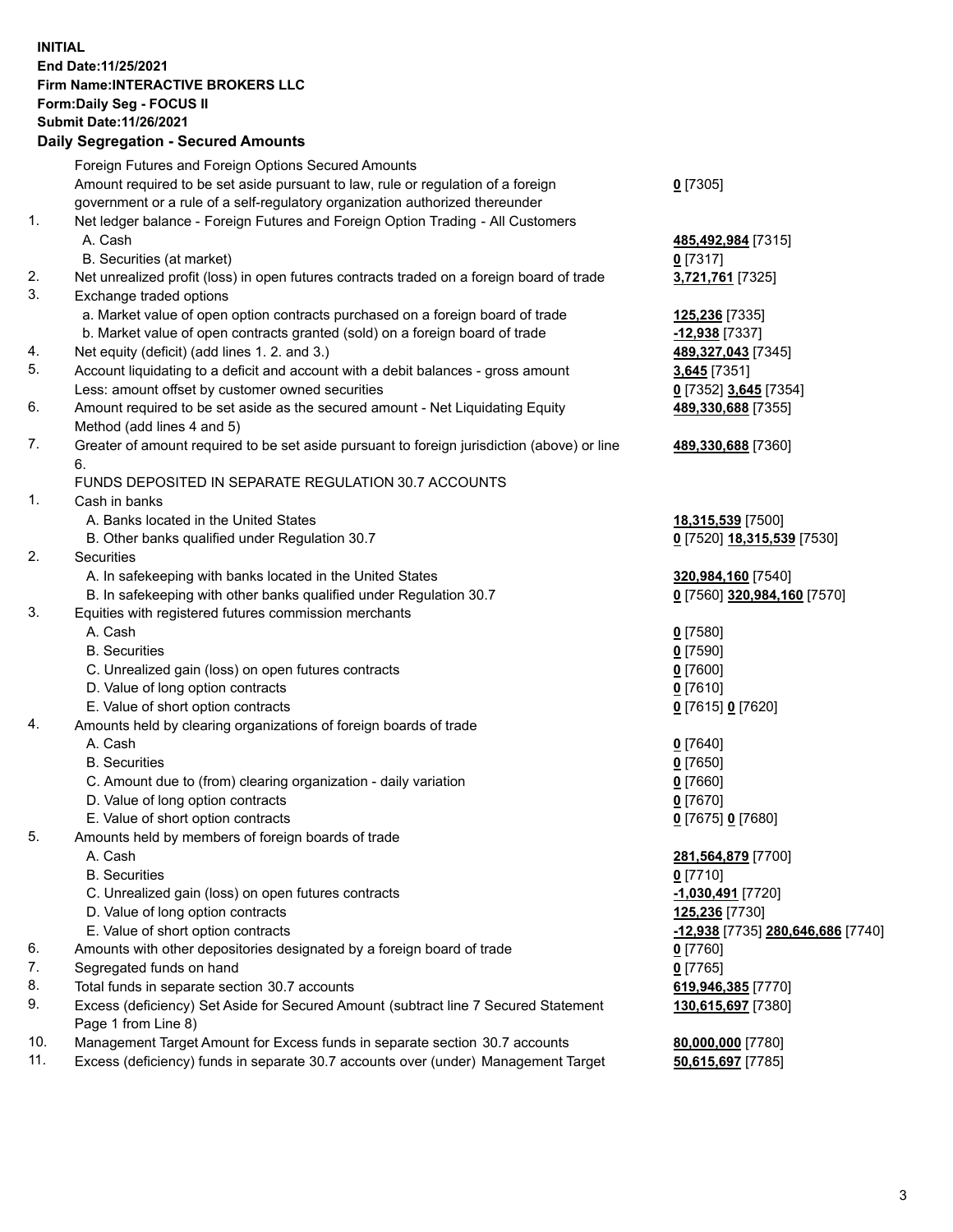**INITIAL End Date:11/25/2021 Firm Name:INTERACTIVE BROKERS LLC Form:Daily Seg - FOCUS II Submit Date:11/26/2021 Daily Segregation - Segregation Statement** SEGREGATION REQUIREMENTS(Section 4d(2) of the CEAct) 1. Net ledger balance A. Cash **7,580,485,884** [7010] B. Securities (at market) **0** [7020] 2. Net unrealized profit (loss) in open futures contracts traded on a contract market **188,504,371** [7030] 3. Exchange traded options A. Add market value of open option contracts purchased on a contract market **536,231,072** [7032] B. Deduct market value of open option contracts granted (sold) on a contract market **-440,543,613** [7033] 4. Net equity (deficit) (add lines 1, 2 and 3) **7,864,677,714** [7040] 5. Accounts liquidating to a deficit and accounts with debit balances - gross amount **1,048,623** [7045] Less: amount offset by customer securities **0** [7047] **1,048,623** [7050] 6. Amount required to be segregated (add lines 4 and 5) **7,865,726,337** [7060] FUNDS IN SEGREGATED ACCOUNTS 7. Deposited in segregated funds bank accounts A. Cash **1,806,883,242** [7070] B. Securities representing investments of customers' funds (at market) **3,626,805,000** [7080] C. Securities held for particular customers or option customers in lieu of cash (at market) **0** [7090] 8. Margins on deposit with derivatives clearing organizations of contract markets A. Cash **1,988,237,613** [7100] B. Securities representing investments of customers' funds (at market) **571,061,572** [7110] C. Securities held for particular customers or option customers in lieu of cash (at market) **0** [7120] 9. Net settlement from (to) derivatives clearing organizations of contract markets **6,961,719** [7130] 10. Exchange traded options A. Value of open long option contracts **536,055,202** [7132] B. Value of open short option contracts **-440,447,136** [7133] 11. Net equities with other FCMs A. Net liquidating equity **0** [7140] B. Securities representing investments of customers' funds (at market) **0** [7160] C. Securities held for particular customers or option customers in lieu of cash (at market) **0** [7170] 12. Segregated funds on hand **0** [7150] 13. Total amount in segregation (add lines 7 through 12) **8,095,557,212** [7180] 14. Excess (deficiency) funds in segregation (subtract line 6 from line 13) **229,830,875** [7190] 15. Management Target Amount for Excess funds in segregation **155,000,000** [7194]

16. Excess (deficiency) funds in segregation over (under) Management Target Amount Excess

**74,830,875** [7198]